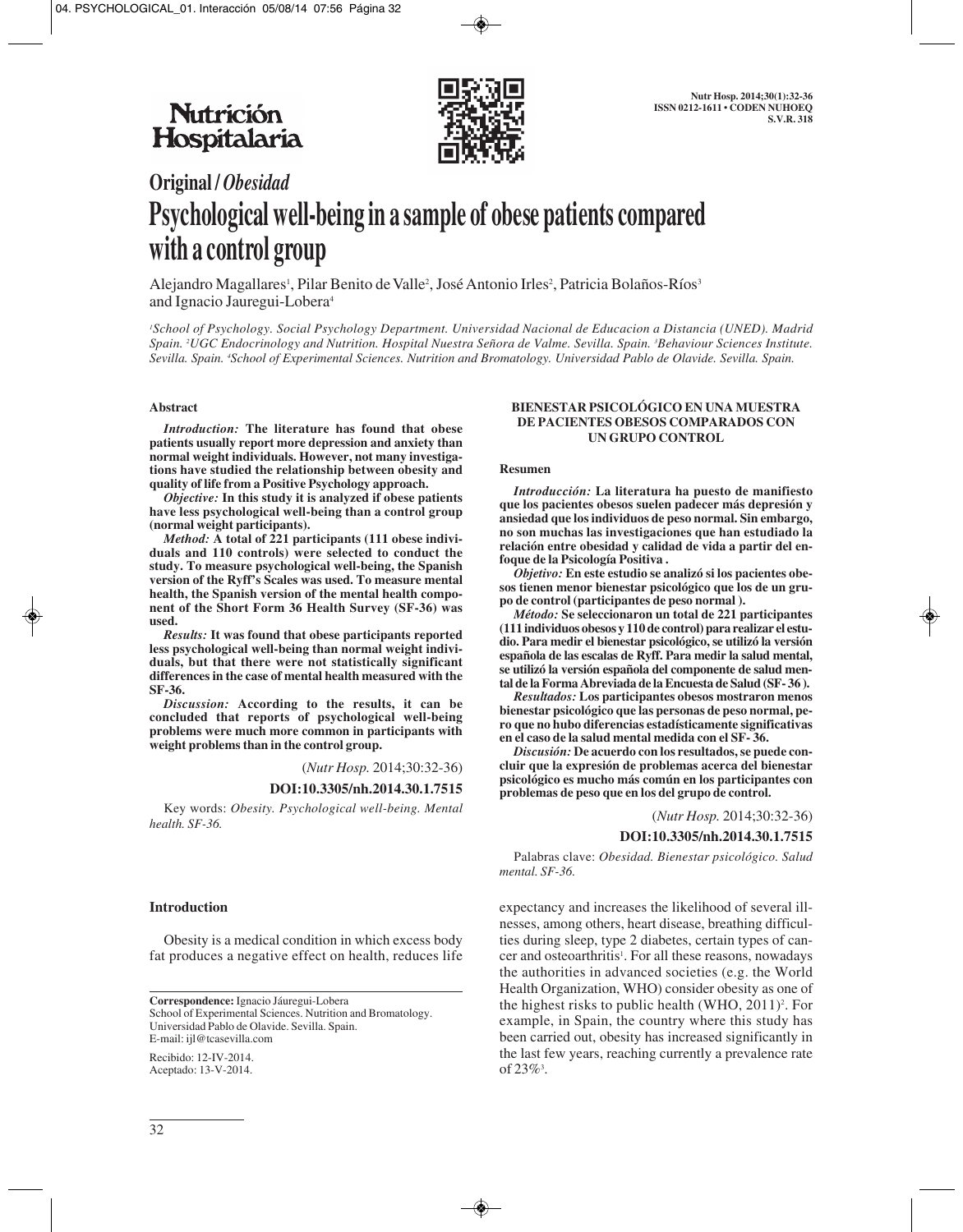The fact that obesity is predominantly a life-long condition emphasizes the importance of quality of life research in this field. For example, obese patients have an increased risk for symptoms of depression and anxiety and some studies have shown that weight loss may lead to significant relief of such symptoms<sup>4</sup>. Additionally, several meta-analyses show that obesity is related with less quality of life. For example, it has been found that obese individuals suffer more depression<sup>5</sup> and anxiety<sup>6</sup> than normal weight people. However, according to the WHO definition7 , health is considered as a state of complete physical, mental, and social wellbeing and not just the simple absence of disease. For this reason, it is important to study also the positive psychological human functioning, and not just focus on the negative aspects of the disease<sup>8</sup>. Unfortunately, the Positive Psychology<sup>9</sup> is not an approach very common in the obesity field<sup>10</sup>. For this reason, in this study we will focus on the positive aspects related with obesity, rather than depression and anxiety.

As we have pointed out before, although several investigations have studied the relationship between depression, anxiety and obesity, not many researchers have focused on the positive aspects related to obese patients' quality of life (see for example Böckerman et al.  $2013$ <sup>11</sup>. The common approach in this field of study is to measure quality of life with the Short Form 36 Health Survey  $(SF-36)^{12}$ , one of the most widely used and evaluated generic health-related quality of life questionnaires. However, the SF-36 does not take account of the different components of well-being and it has been suggested that SF-36 is not broad enough to assess specific domains as comprehensively like other instruments<sup>13</sup>. Additionally, a meta-analysis conducted recently shows that obese patients, compared with a normal weight control group, do not report less mental health, measured with the SF-36, especially in the case of men with weight problems<sup>14</sup>. For this reason, we believe that it is important to measure the positive aspects of quality of life with other type of instruments.

Eudaemonism, the tradition started by Aristotle, is reflected by the concept of psychological well-being (PWB). Eudaimonic view of well-being focuses on feeling fully functioning, self-coherent, and with a deep sense of wellness, and vitality, rooted on the idea of fulfilling or realizing one's daimon or true nature. Experts suggest that although people report being happy, it does not necessarily mean that they are psychologically well<sup>15</sup>. Thus, from this perspective a person is considered to be psychologically well when developing his/her true potential, or there is congruence between the proposed goals and his/her true self or daimon. From this approach, according to Ryff's model, six core domains for optimal functioning are identified: Self-Acceptance, Environmental Mastery, Positive Relations, Purpose in Life, Personal Growth and Autonomy16. Therefore, PWB is a dynamic concept that includes subjective, social, and psychological dimensions as well as health-related behaviors. PWB is usually measured with the Ryff's Scales of Psychological Well-Being<sup>17</sup> that is a theoretically grounded instrument that specifically focuses on the multiple facets of well-being. Therefore, in this study PWB will be measured in a sample of obese patients comparing the results with the SF-36 to see if there are any differences between the instruments.

There are some studies about the relationship between obesity and PWB18 that show the negative link that exists between PWB and obesity, although more studies need to be conducted to confirm this pattern. According to these authors, weight change at 12 months was associated with higher overall PWB and weight loss was associated with positive changes in PWB in overweight and obese patients<sup>18</sup>. However in this study, Ryff's scales were not used<sup>17</sup> and there was not a control group to compare the results.

In order to better understand obesity and well-being, the present paper focuses on the relationship between quality of life from a Positive Psychology approach and weight. Therefore, the aim of the present study is to analyze whether obese patients suffer less PWB than normal weight participants, and compare the results with the mental health component of the SF-36. According to the reviewed literature, it is expected that obese individuals will report less PWB than a normal weight group used as a control<sup>18</sup>. However, we do not expect to find differences in the case of mental health problems<sup>14</sup>. To study the relationship between obesity and PWB a cross-sectional study will be conducted with obese and normal weight groups. We believe that our work is innovative because a Positive Psychology approach has been used rarely in the field of study. Additionally, Ryff's scales<sup>17</sup> have not been used before with obese patients, and the studies that have measured PWB in obese patients have not used a control group<sup>18</sup>.

# **Method**

# *Sample*

Participants  $(n = 221)$  were obese outpatients from the Valme Spanish Hospital (Seville) and students from the Spanish Open University (UNED). The ave rage Body Mass Index (BMI) was  $38.34 \text{ kg/m}^2(\text{SD} =$ 4.52) in the obese group and  $22.51 \text{ kg/m}^2(\text{SD} = 2.23)$  in the control group. Mean age was  $43.99$  years (SD = 12.97) in the obese group and 31.99 years  $(SD = 10.45)$ in the control group. There were 37 men and 74 women in the obese group and 52 men and 58 women in the case of the control group.

With respect to the characteristics of the clinical sample, 63 participants had completed primary school studies (56.75%), 34 of them had finished secondary school studies (30.63%) and the rest had university studies (12.62%). A total of 106 patients lived in urban areas (95.49%). The criterion considered to distinguish rural from urban areas was to define rural as a geographic area, which is located outside cities and towns with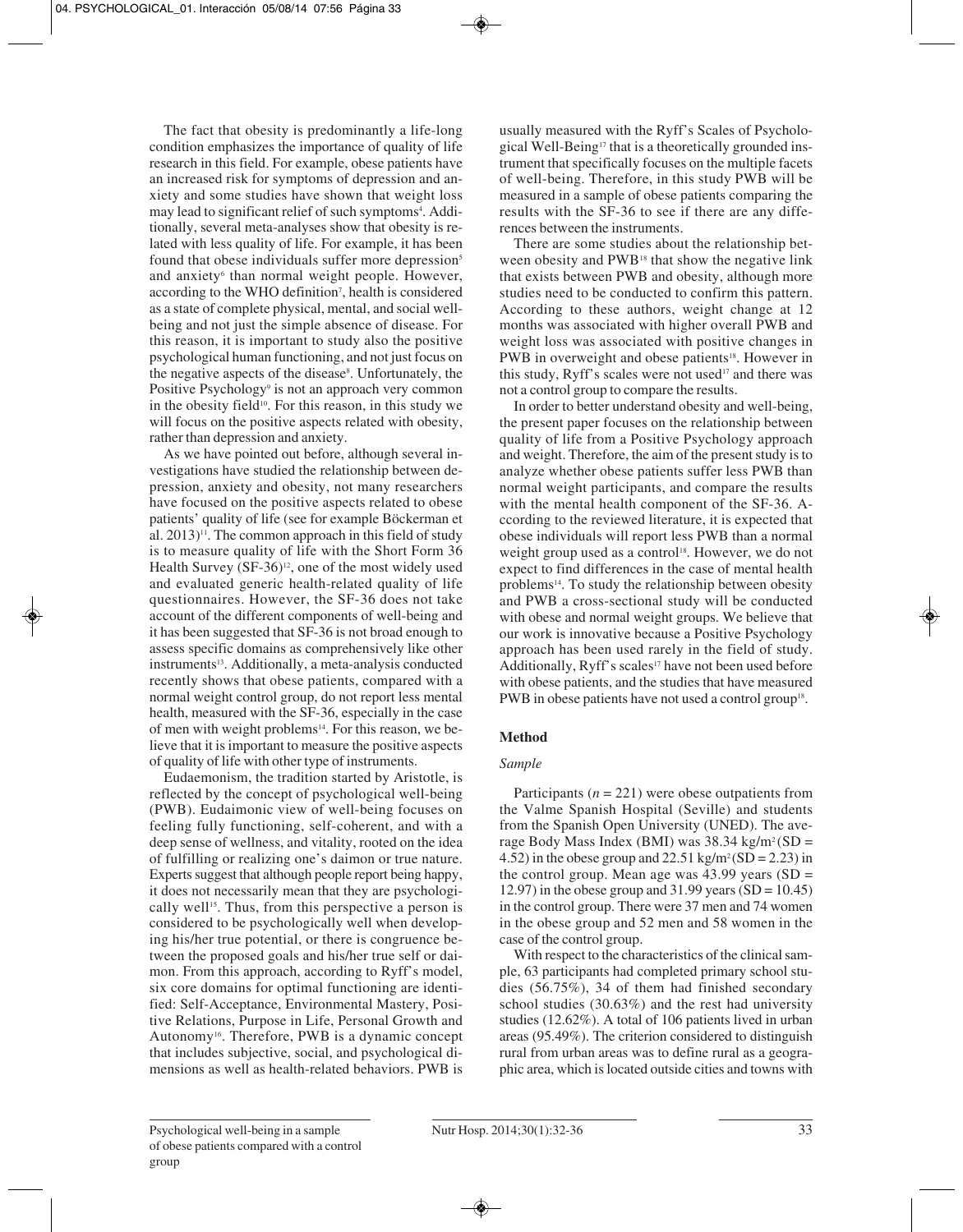an economy mainly based on agricultural productions. With regards to the income level, it was  $15.250 \in \pm$  $7.250 \in$ /year (which is the normal range in Andalucía), the average income level being  $23.000 \in \text{in Spain}.$ 

Among the patients there were not any cases of specific eating disorders associated to their obesity. With respect to other clinical characteristics, the patients attended the Clinical Nutrition Unit (CNU) with the main objective to lose weight so no other data were collected for the proposal of this study.

# *Procedure*

All participants of the obese group attended the Valme Spanish Hospital where they were treated by the CNU. After having obtained the Unit Headmaster's permission and the patients' informed consent, participants completed the questionnaires and scales individually without time limits. A nutritionist supervised the procedure, instructing the participants about how to complete the questionnaires and scales until they were completely sure about their fully understanding of the instructions. Data collection was developed in a sui table setting so the attainment of the task could be reached easily. All the participants volunteered to take part in the study and none of them received any kind of reward after fulfilling the task. The anthropometric measures (weight, height) were taken by the members of the Unit who treated the patients so with enough experience of working in this type of studies.

With respect to the inclusion/exclusion criteria, all patients who were attending the CNU regularly and with a good adherence were invited to participate. Due to the fact that more than 50% had primary school studies only those patients who understood the content of the questionnaires were accepted. Patients with other diagnostics (for example eating disorders) were excluded as well as those who were not able to follow the treatment as outpatients due to medical complications or difficulties to go on a diet.

The participants of the control group were Spanish students of the UNED (Spanish Open University) who were enrolled in a psychology course and who received extra credit for their participation. To recruit participants from the control group, students of the School of Psychology (UNED) were contacted during class period. Students were informed on the general purposes of the research and those who voluntarily wanted to participate filled out a booklet with the different questionnaires after time class. With respect to their weight and height (in order to obtain the BMI), in this case these measures were self-reported.

# *Instruments*

To measure PWB the Spanish version of the Ryff's Scales of Psychological Well-Being was used 17,19. This scale is a 39-items self-report instrument which is based on six dimensions that point to different aspects of positive psychological functioning: self-acceptance (6 items), positive relations with others (6 items), autonomy (8 items), environmental mastery (6 items), purpose in life (6 items), and personal growth (7 items). Items are scored on a 7-point scale ranging from 0 (strongly disagree) to 6 (strongly agree). Six scores were computed, one for each dimension, by averaging the corresponding items for each of these dimensions. The following are example statements from each of the areas of well-being measured by the Ryff inventory: "I like most aspects of my personality" (self-acceptance), "People would describe me as a giving person, willing to share my time with others" (positive relation with others", "I have confidence in my opinions, even if they are contrary to the general consensus" (autonomy), "In general, I feel I am in charge of the situation in which I live" (environmental mastery), "Some people wander aimlessly through life, but I am not one of them" (purpose in life) and "I think it is important to have new experiences that challenge how you think about yourself and the world" (personal growth). A person with a high score on the Ryff inventory posse sses a positive attitude toward the self (self-acceptance), has warm, satisfying, trusting relationships with others (positive relation with others), is self-determi ning and independent (autonomy), has a sense of mastery and competence in managing the environment (environmental mastery), has goals in life and a sense of directedness (purpose in life) and has a feeling of continued development (personal growth). Alpha coefficients obtained for present study were: 0.81 for self-acceptance, 0.79 for positive relations with others, 0.68 for autonomy, 0.71 for environmental mastery, 0.73 for purpose in life, and 0.73 for personal growth.

To measure mental health the Spanish version of the mental health component of the SF-36 was used<sup>12,20</sup>. The SF-36 consists of 36 items distributed by eight domains (physical functioning, role limitations due to physical problems, bodily pain, general health, vitality, social functioning, role limitations due to emotional problems, and mental health) that comprise two summary measures: the physical component summary (the first four domains) and the mental component summary (the last four domains). The following are example items from the mental health component measured by the SF-36: "How much of the time during the past 4 weeks... Have you been a very nervous person?" and "How much of the time during the past 4 weeks... Did you feel worn out?". A score was computed by averaging the items of the last four domains (mental health component). Each scale is directly transformed into a  $0-100$  scale according to the authors<sup>12</sup>. However, in this research after the calculation of the scores of the mental health component of the SF-36 with the algorithm proposed by the authors<sup>12</sup>, the results were transformed into a 7-point scale ranging from 0 to 6 to compare them with the Ryff's Scales of Psychological Well-Being.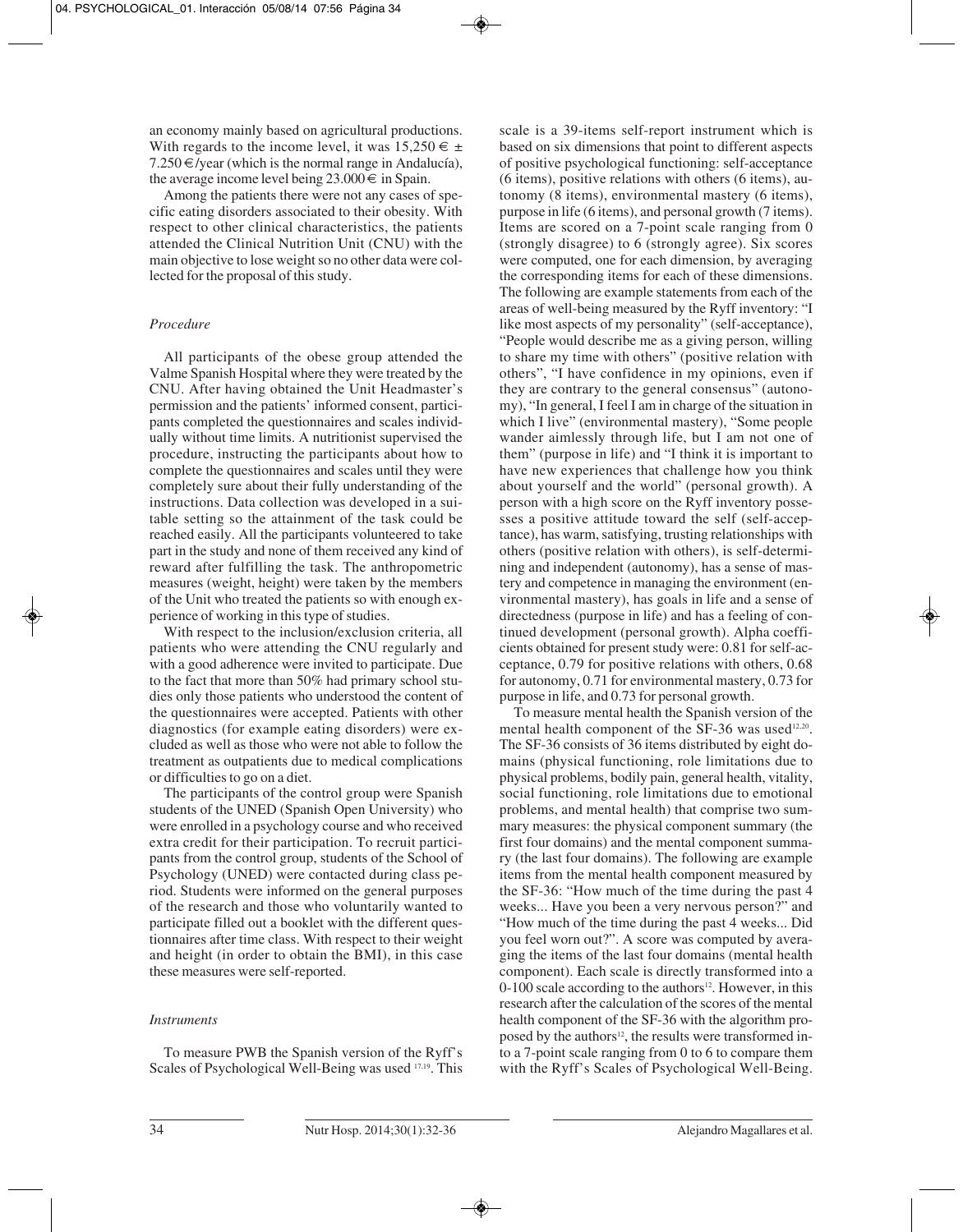Higher scores on the mental component reflect greater mental health. Alpha coefficient obtained for present study was 0.93.

Participants supplied also information about their height and weight, sex, level of education and working situation.

## **Results**

To test for possible differences between men and women, sex group comparisons were examined. Having checked that the sample fit a normal distribution by means of the Kolmogorov-Smirnoff test, T test showed that there were no statistically significant differences in any of the analyzed variables (PWB and mental health) between both groups. To test whether these variables varied as a function of age, Pearson's correlations between age and all variables analyzed were also calculated, but these were not statistically significant. Since no differences were found on the analyzed variables either in terms of gender or age, all data were analyzed together.

An Analysis of Variance (ANOVA) was conducted with the 6 sub-scales of the PWB as a dependent variable and group (2 levels: obesity and control) as an independent variable to test whether participants with obesity have less PWB and mental health, measured with the SF-36, than the control group. It was found, as it can be seen in table I, that the control group had the highest scores on the PWB subscales, except for selfacceptance. The differences were statistically significant in the case of positive relations with others, autonomy, environmental mastery, purpose in life and personal growth.

Additionally, it was found that the control group did not score more than obese participants on the SF-36. The differences were not statistically significant.

Cohen's  $ds<sup>21</sup>$  were also calculated as indexes of effect size. Cohen (1988) defined *d* as the difference bet ween means divided by standard deviation of either group ( $ds \geq 0.2$  are considered medium effect sizes and  $ds \geq .8$  large effect sizes)<sup>21</sup>. According to this criterion, most of the sub-scales of PWB are of large size, except for purpose in life that is just medium.

## **Discussion**

The results of the current research give support to our hypothesis: obese patients report less PWB than participants for the control group. However, the differences in self-acceptance were not statistically significant. In the case of mental health, as expected, there were no differences between the groups of the study, a result congruent with a meta-analysis about the relationship between obesity and quality of life measured with the SF-36<sup>14</sup>.

Specifically, it was found that the control group had the highest scores on most of the different PWB subscales. Normal weight individuals reported more positive relations with others, autonomy, environmental mastery, purpose in life and personal growth than obese patients. It is important to remark that large effect sizes were found, except for purpose in life that it was just medium.

These results are similar to previous research<sup>18</sup>. According to these authors, there was a negative relationship between obesity and PWB. However, these authors did not measure PWB with the Ryff's scales<sup>17</sup> and they did not include a control group. For this reason, we believe that our results expand literature.

As it has been said, not statistically significant differences were found in the case of self-acceptance. This result suggests that both groups, obese and normal weight, do not feel dissatisfied with their self. This is an unexpected finding because usually obese patients score more on self-acceptance scales when they have  $lost weight<sup>22</sup>$ .

We believe that this work is innovative because investigations in the obesity topic have traditionally focused on psychological symptoms, like depression and anxiety, rather than PWB. As we have seen, the results show that there is an important impairment in PWB in obese patients compared to normal population. According to our results, no differences have been found with the SF-36, which gives an idea of the importance of not just focus on negative aspects of quality of life.

The current study is subject to some limitations that deserve mention. First of all, in the research self-reports has been used. Additionally, subjectively measured height and weight for BMI calculation were used

| <b>Table I</b><br>Means (standard deviation) of the variables of the study and size effects |                     |            |                |       |        |
|---------------------------------------------------------------------------------------------|---------------------|------------|----------------|-------|--------|
| Variables                                                                                   | <i><b>Obese</b></i> | Control    | $F_{_{1,219}}$ | p     |        |
| Self-acceptance*                                                                            | 3.60(.80)           | 3.61(.81)  | .08            | > .05 | $-.01$ |
| Positive relations*                                                                         | 2.99(1.21)          | 4.01(1.10) | 42.39          | < .01 | .88    |
| Autonomy*                                                                                   | 2.66(.88)           | 4.11(.92)  | 140.41         | < .01 | 1.61   |
| Environmental*                                                                              | 2.83(1.44)          | 4.99(0.74) | 195.02         | < .01 | 1.88   |
| Purpose in life*                                                                            | 3.04(1.10)          | 3.79(1.38) | 20.15          | < .01 | .60    |
| Personal growth*                                                                            | 3.94(.71)           | 4.75(.75)  | 66.41          | < .01 | 1.10   |
| Mental health**                                                                             | 3.81(.78)           | 3.82(79)   | .01            | > .05 | $-.01$ |

\* Measured with Ryff's Scales of Psychological Well-Being \*\* Measured with SF-36.